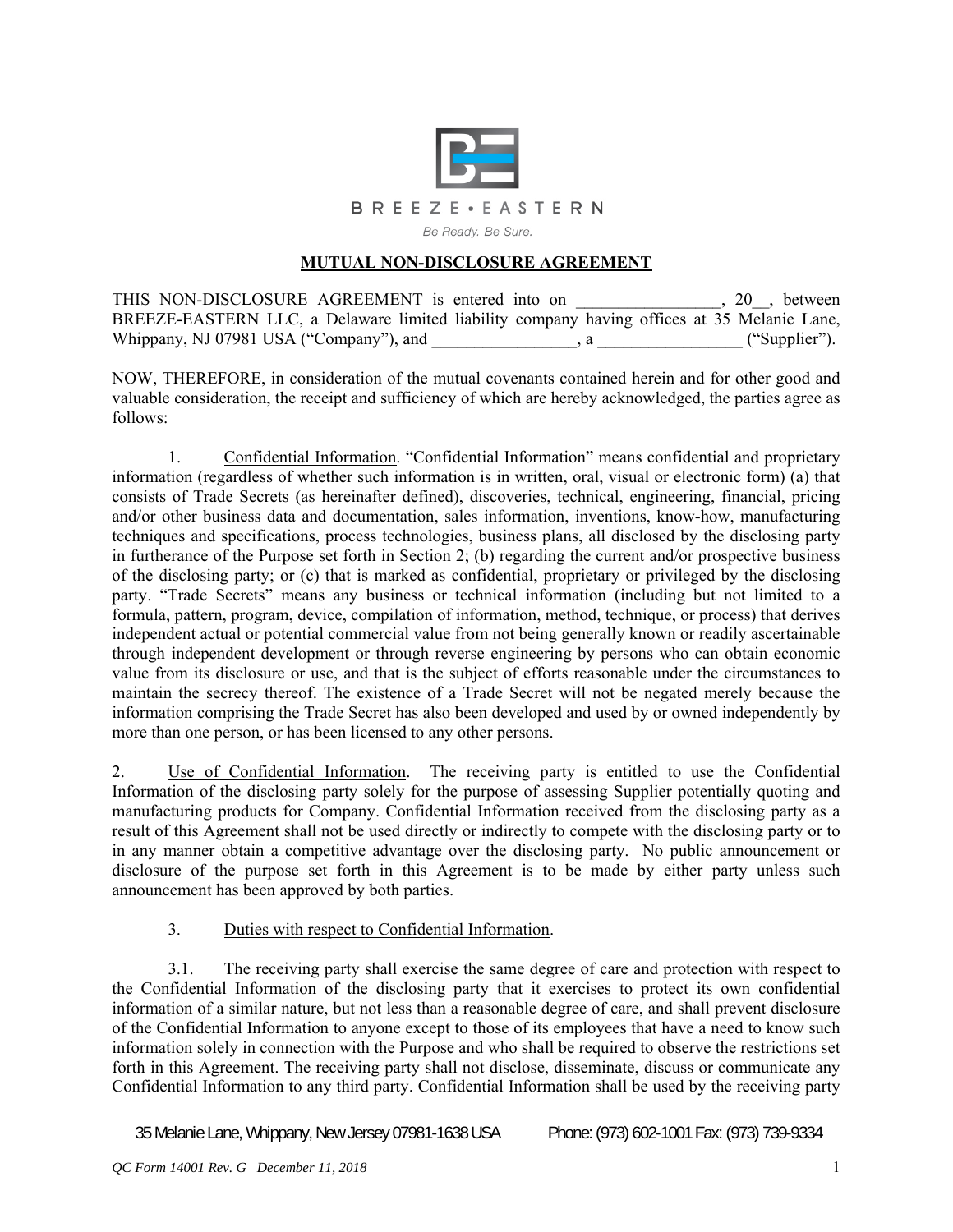only for the Purpose. The receiving party shall report immediately to the disclosing party any unauthorized use or disclosure of Confidential Information.

3.2. Supplier shall promptly disclose to Company any Confidential Information developed, discovered or invented by Supplier in connection with the design, manufacture and supply of products to Company. Furthermore, at Company's request, Supplier will promptly deliver to Company all Confidential Information and all documents and materials (whether in written, graphic or machine readable form and all copies thereof) that were made or compiled by Supplier during the course of Supplier's relationship with Company. Supplier acknowledges that all such Confidential Information, and any improvements or derivations of any intellectual property used in the course of such relationship, is and shall continue to be Company's exclusive proprietary property, whether or not prepared in whole or in part by Supplier and whether or not disclosed to or entrusted to Supplier's custody. Confidential Information created by Supplier will be considered a work for hire in which the ownership of all right, title and interest vests in Company. To the extent Confidential Information created by Supplier is not considered a work for hire, Supplier hereby assigns, and upon creation thereof does hereby assign, to Company all right, title and interest in and to such Confidential Information, including any patent, copyright, trademark or trade secret rights therein.

3.3. Any processes, tooling and or equipment owned by Company and used by Supplier are to be used exclusively by Supplier in the production of products for or on behalf of Company. Supplier acknowledges that the useful economic life of any such product is at least 30 years. Supplier will not at any time, directly or indirectly, manufacture, sell, distribute, repair or overhaul any products or components thereof using any Confidential Information and during the term of this Agreement and for a period of 30 years thereafter, will not, directly or indirectly, manufacture, sell, distribute, repair or overhaul any products or components the same or identical to the products or components manufactured by Supplier for or on behalf of Company (or any other product or components thereof that is sold in competition to any such products or components manufactured by Supplier for or on behalf of Company) to or for any third party without Company's prior written approval.

4. Exceptions to Confidentiality. The obligation of confidentiality set forth herein will not apply to any information that: (a) is at the time of disclosure to the receiving party, generally available to the public or thereafter becomes generally available to the public through no act, omission or fault of the receiving party; (b) is known by the receiving party at the time of receipt from the disclosing party as evidenced by the receiving party's documentation and not subject to an existing agreement of confidentiality; (c) was independently developed by the receiving party as evidenced by its records without use of the Confidential Information; or (d) is lawfully received without restriction from a third party who is not bound by any obligation of confidentiality. If the receiving party is required to disclose Confidential Information by final order of a court of competent jurisdiction or law, regulation or rule of a self-regulatory body, the receiving party may do so; provided, however, that prior to such disclosure by the receiving party, the receiving party shall provide written notice of such order or requirement to the disclosing party and allow the disclosing party a reasonable opportunity to secure confidential treatment of any information by such court or appropriate government agency, if applicable, and the receiving party shall cooperate with the disclosing party in such effort.

5. Absence of License or Other Agreement. All Confidential Information shall remain the sole and exclusive property of the disclosing party. Nothing in this Agreement shall require the disclosing party to release or disclose any particular information to the receiving party. THE CONFIDENTIAL INFORMATION IS PROVIDED "AS IS" BY COMPANY AND COMPANY MAKES NO REPRESENTATION OR WARRANTIES, WHETHER EXPRESS OR IMPLIED IN REGARD TO, AND DOES NOT ASSUME ANY LIABILITY FOR, THE ACCURACY, COMPLETENESS OR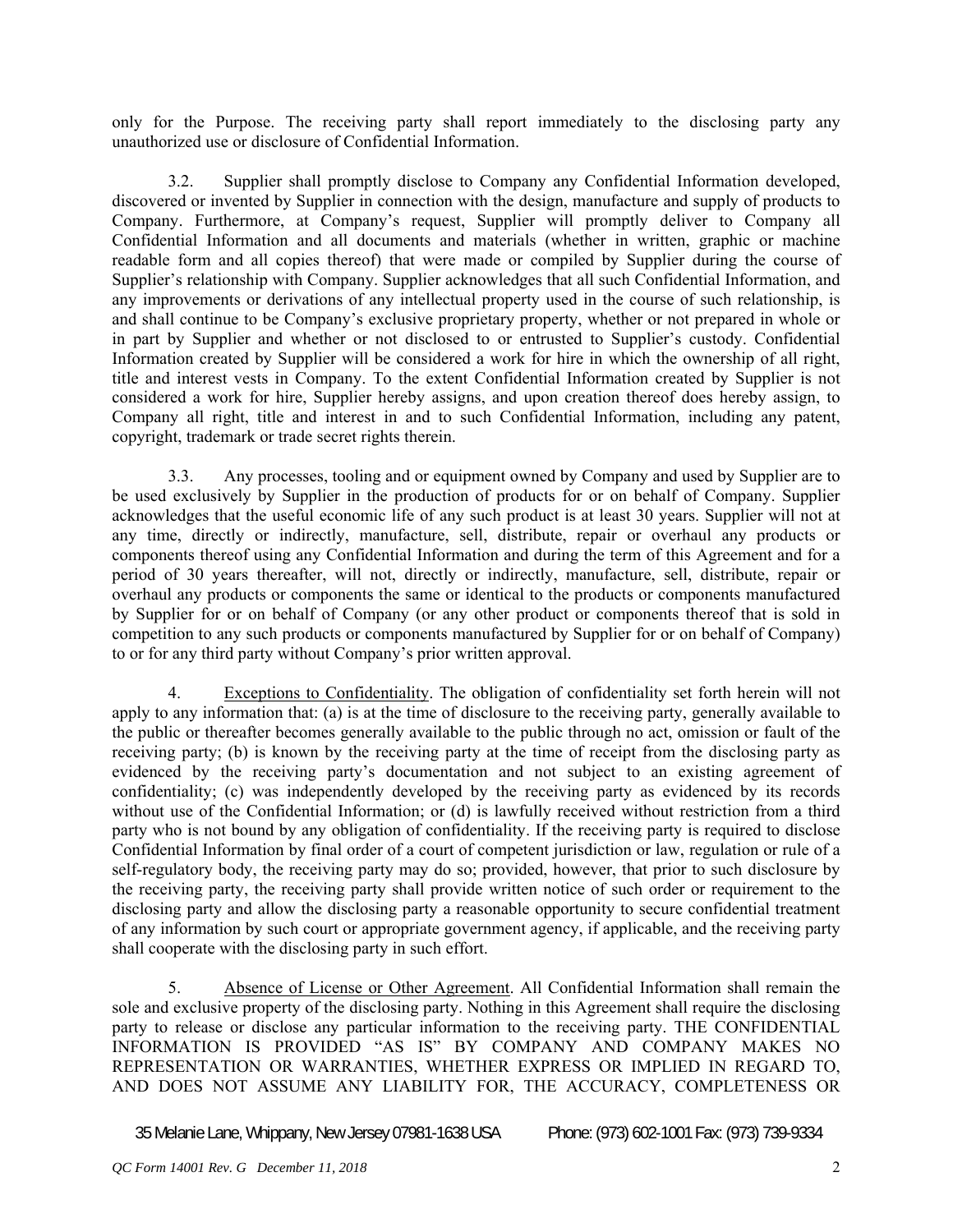## UTILITY OF THE CONFIDENTIAL INFORMATION OR FOR THE CONSEQUENCES ARISING OUT OF THE USE THEREOF BY SUPPLIER.

6. Breach. The receiving party acknowledges and agrees that the disclosing party's remedy at law for any breach of this Agreement would be inadequate and that in the event of any actual or threatened breach by the receiving party of any of its obligations imposed by this Agreement, the disclosing party shall have the right to a temporary restraining order and preliminary and permanent injunctive relief to prevent or minimize such breach. The receiving party hereby waives, to the extent permitted by law, the requirement that the disclosing party post bond prior to entry of an injunction and also waives in such injunction proceeding the defense that the disclosing party has an adequate remedy at law.

## 7. Term; Return of Confidential Information.

7.1. Unless terminated earlier by the parties' mutual agreement or terminated by the disclosing party in the event of breach by the receiving party, the term of this Agreement shall continue until the completion of the Purpose. All Confidential Information shall remain subject to the obligations to maintain the confidentiality thereof indefinitely following termination of this Agreement.

7.2. The receiving party agrees to immediately return and to deliver all originals and copies of any Confidential Information in its possession or subject to its control to the disclosing party upon the earlier of termination or expiration of this Agreement or completion of or termination of the Purpose.

8. Governing Law. This Agreement shall be governed by and construed in accordance with the law in the State of New Jersey, USA, without regard to conflicts of law principles. Any suit, action, or proceeding seeking to enforce any provision of, or based on any matter arising out of or in connection with this Agreement be brought exclusively in the State or Federal Courts situated in Morris County, New Jersey, the parties consent to the jurisdiction of any such court, and the parties irrevocably waive any objection to the laying of venue of any such suit, action or proceeding in any such court or that any such court is an inconvenient forum.

9. Regulatory Compliance; Export Control. The receiving party understands and agrees that the information disclosed, made available, or provided herein is confidential and proprietary and may also be controlled technical data or technology under the Export Administration Regulations (EAR) or International Traffic in Arms Regulations (ITAR), Office of Foreign Assets Control (OFAC), or subject to other laws or regulations. The receiving party shall not release, show, make available, disclose or deliver in any form or fashion all or any part of this information to any person who is not a U.S. Citizen or a lawful permanent resident of the U.S. (i.e., valid "Green Card" holder – a Visa is irrelevant for this purpose) without first having determined whether it is lawful to do so under U.S. laws including the foregoing. Further, the receiving party shall not release, show, make available, disclose or deliver in any form or fashion all or any part of this information to any non-U.S. Person without having first obtained the necessary license or approval that may be required from the U.S. Department of Commerce, Department of State or other agency, department, or office. The receiving party agrees that if a license or other approval is necessary it will promptly advise the disclosing party in writing of its determination and confirm that it has not released any controlled technical data or technology and that it is seeking a license or other approval.

10. Assignment. Neither this Agreement, nor any rights or obligations hereunder, may be assigned or delegated by either party without the other party's prior written consent. This Agreement shall benefit and be binding upon the parties hereto together with its respective employees, officers, directors, subsidiaries, divisions, and affiliates.